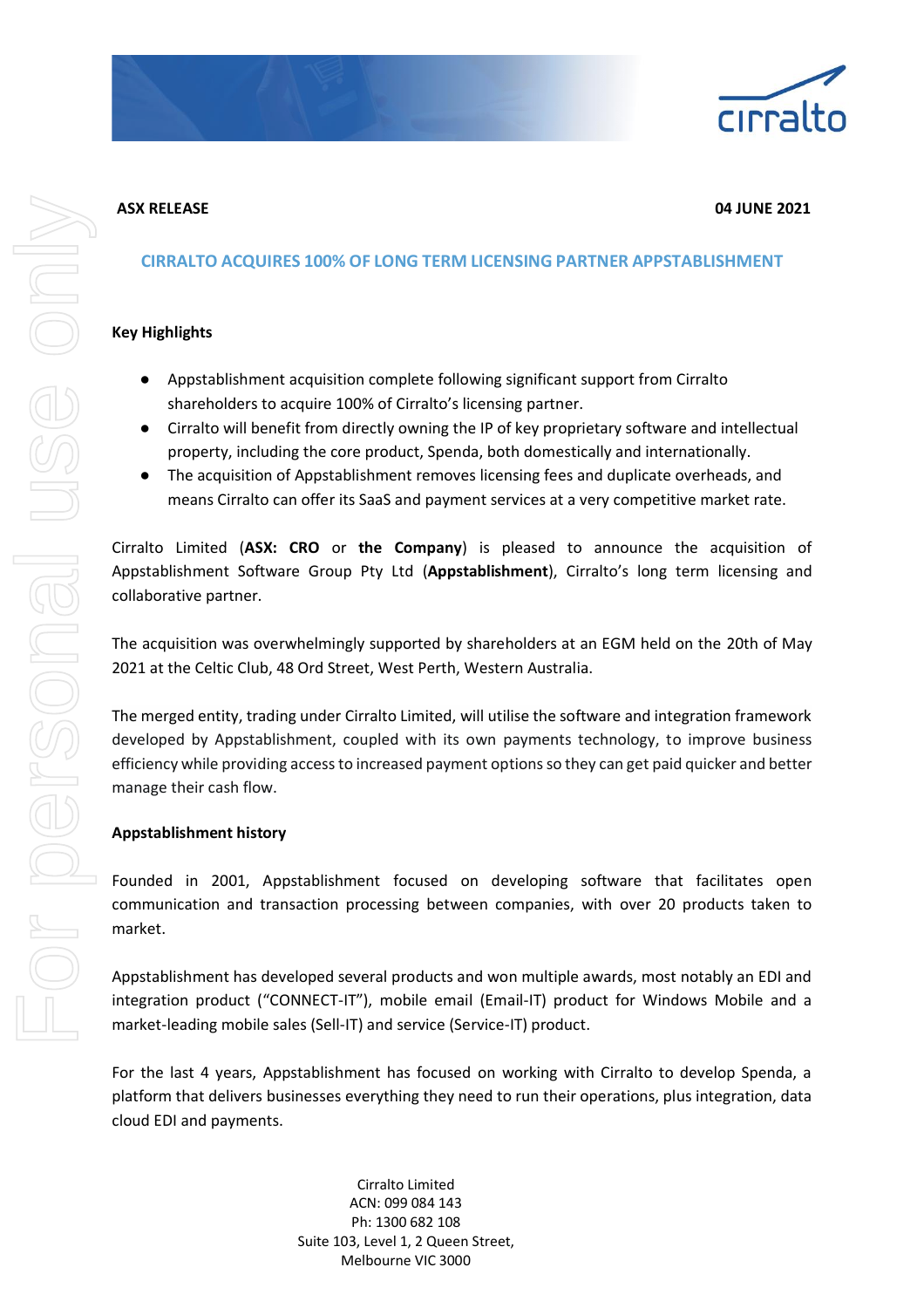Cirralto CEO Adrian Floate said, "This acquisition enables Cirralto to take the next step in its ambition to be a leading integrated payments provider. Appstablishment brings skilled people, know-how, IP and an established customer base.

"Cirralto has the technology to process payments and Appstablishment a platform for creating, sharing and integrating transactions between a buyer and seller. This union will enable Cirralto to accelerate its growth and solidify the company's position as a unique feature-based payments company with a capacity to layer revenue from all players in the value chain."

Director of Appstablishment, David Wood, said "Appstablishment has always developed great software. Since 2001, we have fine-tuned our skills in facilitating online transactions and data sharing on mobile devices. I'm very excited that the merger is complete and the two teams can work together to deliver better outcomes for businesses globally."

Chairman of Cirralto Peter Richards said "From early on in my involvement with these two companies, it was obvious there were considerable synergies to be extracted from bringing together two dedicated and talented groups of employees to focus on delivering an integrated payments solution to B2B and B2C vertical customers. I would like to thank all our employees who have tirelessly worked towards this outcome and are now able to focus on delivering excellent customer outcomes."

The Company has issued 825,000,000 Shares to the Appstablishment vendors in consideration for the acquisition of Appstablishment.

### **About Spenda**

The Spenda solution is a family of products designed to support businesses in all their day-to-day activities. Unlike other software platforms that offer part of the solution, the Spenda suite improves efficiency and productivity in every area of business and has payments and finance baked into its core functionalities.

The Spenda suite is built on a framework of strong integrations at its core. The backend powerhouse that drives Spenda is an open-auth integration platform that enables customers to sync data across their cloud app ecosystem into their accounting and ERP software. This engine can push and pull business data such as debtors, creditors, inventory and transactions (purchase orders, invoices, credit notes etc) in real-time or based on user-driven events. With Spenda businesses can connect to their customers and their catalogues to quickly and easily share data.

The Spenda product suite includes software to support; Point of sale, Inventory management, Procurement, Service management, Debt collection, Payment services, eCommerce and Catalogue sharing.

Spenda removes business inefficiencies allowing businesses to do the job once, with no double data entry and removes manual, paper-based processes that are time-consuming and prime to errors. On top of that, the product is mobile, with modules accessible on tablets and phones as well as desktop.